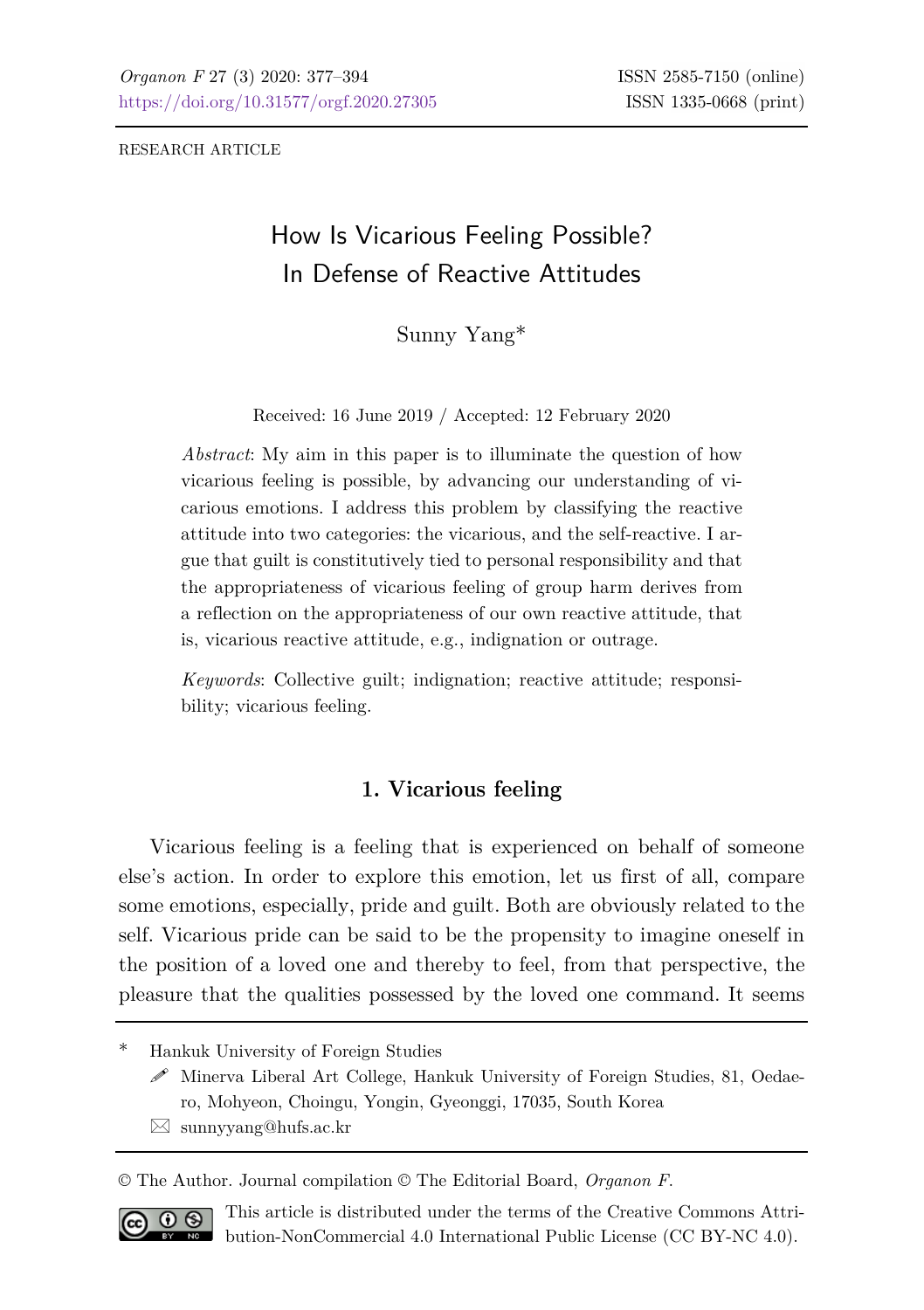possible to experience a feeling in relation to one's loved ones, as when we feel after seeing them as extensions of ourselves. For example, when my daughter achieves something, it is easy for me to feel proud given that she is a part of me, and thereby to feel proud on her behalf. The way that admiration or love can lead to pride is by assimilation or identification. It is difficult to imagine how I could come to attribute pride to you without recognizing in you pleasure at something you are related to. Hence, it seems that vicarious pride in a loved one's achievements requires genuine self-consciousness. We can call this view the cognitivist theory of emotion. It involves propositional attitudes which are complex and contentful.<sup>[1](#page-1-0)</sup> If this kind of recognition is necessary, then what I am experiencing cannot be a primitive, pre-cognitive form of empathy or of the sentiment of pride. Then one might argue against such a purely cognitivist stance—they might argue that self-consciousness and recognition in others does not need simulation theories or content, but just some reflections of X. This type of empathy or sympathy in other circumstances seems to necessarily involve a kind of cognition.

In this respect, cognitivists say that when I am proud of my beautiful house it is because of my *belief* that the object is mine. In being proud of my beautiful house, I first of all must *believe* that it is valuable; secondly, in order for the feeling to play a role I must *believe* the house to be in some way connected with me. G. Taylor calls those two beliefs 'explanatory' and 'indentificatory,' respectively (Taylor 1985, 27). The 'explanatory' belief just explains the relation between the valuable things and the person, whereas 'indentificatory' belief refers to something 'closely' related to the person who feels pride. Thus, according to Taylor, "a person may hold the requisite explanatory beliefs and yet not feel proud." "She may regard her beautiful house as a most desirable possession but may not regard this as reflecting on her own worth" (Taylor 1985, 34). Thus, in order to feel pride, there must be indentificatory belief that "the agent regards the desirable

<span id="page-1-0"></span><sup>1</sup> The question whether the theory of emotion should count emotion as cognitive or not is the question whether cognitive elements, such as belief and judgment, are conceptually necessary or not for having emotion. With regard to 'cognition,' there has been a lively debate within the 'cognitivist' camp whether the type of cognition in question is better thought of as belief, thought, judgment, or something else. For a more detailed discussion on the cognitivist theory of emotion, see (Yang 2016).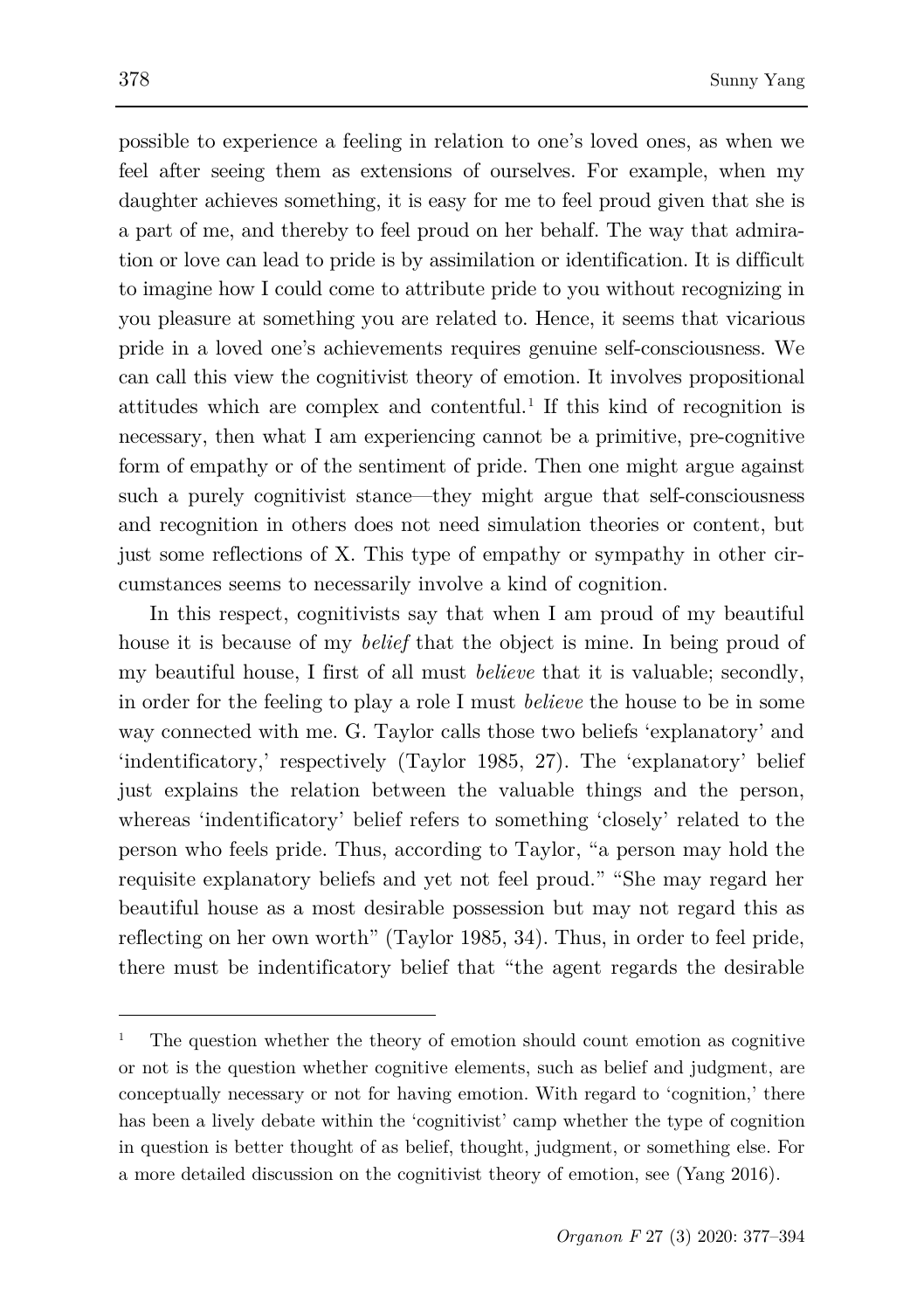thing as something she herself has brought about." That is, she must regard the information given by explanatory beliefs as contributing to her worth. This is, according to Taylor, a sufficient condition for pride. But if we accept this view we cannot explain the following case: in the case of the triumph of the team which I support, pride may involve 'explanatory belief,' but not involve 'indentificatory belief,' since I cannot regard the team's victory as one that I myself brought about. Thus, in this respect, some people say that the pride in the triumph of the team does not derive from belief but from my *thinking of* the team's victory *as* mine (as argued in Yang 2016). Yet one might wonder how this is different from merely imagining the victory as his. He can, in some sense, imagine the Spanish football victory as his, but it does not make him proud of it.

Another difficulty faced by cognitivism in explaining vicarious feelings is related to the phenomenological features of such emotions. It seems to be possible to feel guilty, for example, by seeing someone as an extension of oneself. A mother can feel guilt for a wrong committed by her son. If it is a necessary feature of any emotional state of guilt that it has certain phenomenological features, such as feelings of discomfort and distress, then the question arises, whether someone can truly have a vicarious feeling when they do not affectively respond. In light of this, cognitivists might question the assumption that phenomenology is constitutive of the emotions. For example, Margaret Gilbert says:

When I say to you 'I feel great remorse' must I be saying something false unless there are pangs or the like in the background? On the face of it, I need not be saying something false. Note that some apparently equivalent expressions do not use the term 'feel' at all: 'I am full of remorse'; 'I am truly remorseful' (Gilbert 2000, 135).

If this were right, we can say that a shared feeling of guilt is possible on the basis of cognitivism on emotion, for example, a judgmentalist view, according to which an emotion's essential element is a judgment, while phenomenal feeling just accompanies it. There are variations on cognitive theory of emotion. In this paper I focus on Robert Solomon's (1993) and Martha Nussbaum's (2001) views, for the sake of criticizing Gilbert's position on collective emotion. This is because Gilbert seems to endorse Nussbaum's view in analysing collective guilt, although she does not specifically focus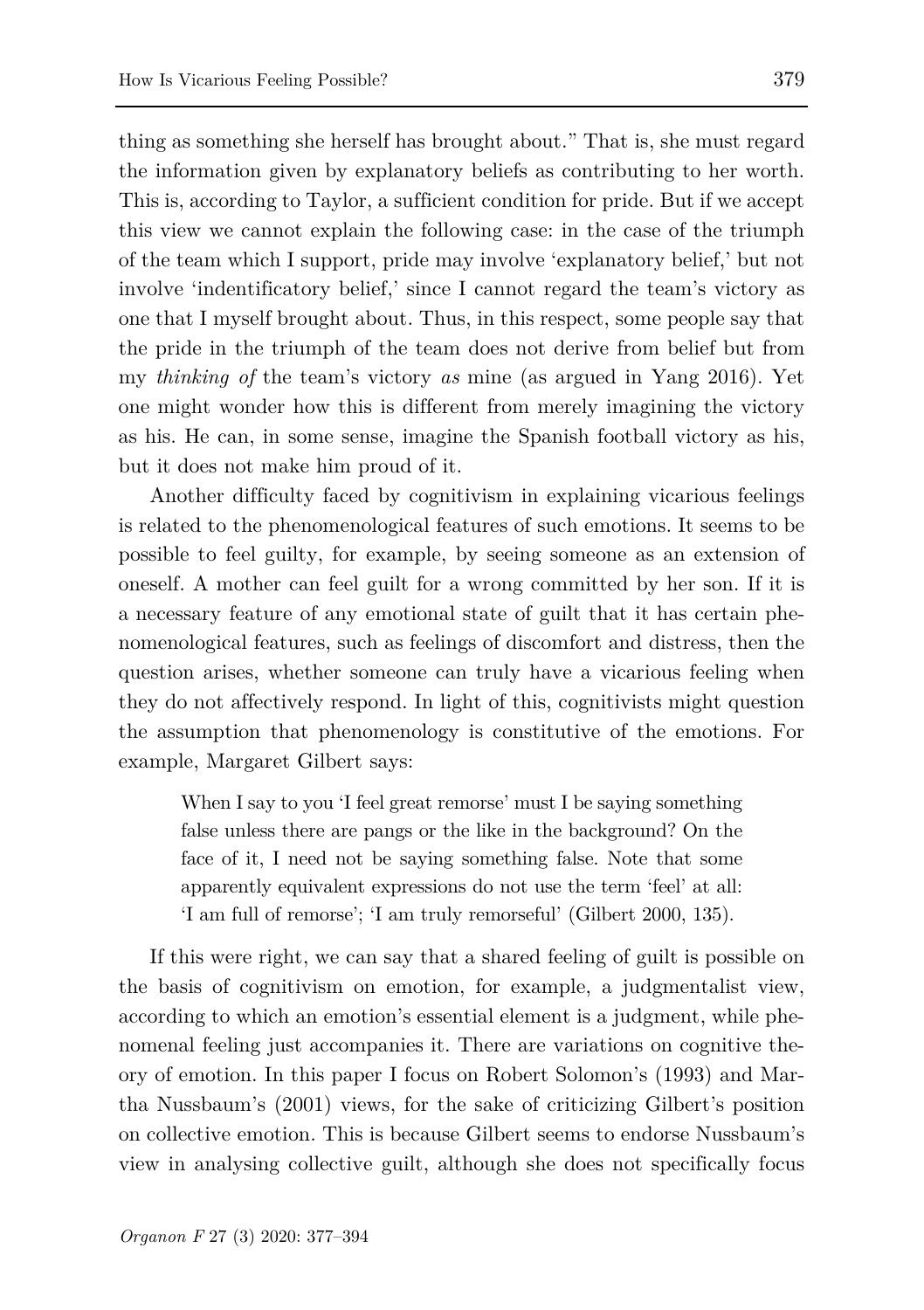on emotion theory itself. According to Solomon (1993) and Nussbaum (2001), an emotion can be analysed solely in terms of beliefs, or evaluative judgments. Furthermore, they argue that non-cognitive elements or bodily feelings are not necessary or sufficient elements of an emotion. Rather they take evaluative judgments to be the constituent parts of an emotion. Nussbaum seems to try to explain how emotions can be violent, stormy, fading, suffocating etc. in purely cognitive terms without reference to (bodily) feelings. Given this, the main objection is that it overlooks the affective aspect of emotion. It fails to do justice to a person's emotional state such as their being upset, perturbed, agitated or moved. The judgmentalists also acknowledge that most emotions are accompanied by physiological changes and their feelings. Moreover, they think that these physiological changes are caused by the combination of the appropriate belief and desire. Yet, they believe that physiological changes are just a *symptom* of a given emotion, but are not necessary for the concept of emotion.

Following cognitivist view on emotion, Gilbert argues that a shared feeling of guilt is a function of the joint commitment to form a unified subject that expresses guilt. But how could there be a unified subject that feels guilt? In order to understand this idea, let us look closely at Gilbert's cognitive view of collective guilt.

## **2. Gilbert's cognitivist view of collective guilt**

Gilbert examines shared emotions through her pioneering view on collective emotions, and she presents an account of guilt in groups, specifically, in her article "Collective guilt and collective guilt feelings" (2002).

Now, one might say that only individuals have feelings, whereas groups do not have consciousness and therefore cannot feel anything either. Gilbert ignores this problem by adopting a strong cognitivist line on emotions. She argues that these emotions directed at collectives cannot be analyzed in terms of individual guilt. Thus, she argues that in order to feel guilt an individual person must have certain beliefs about his or her situation and perhaps some dispositions to act in certain ways. Gilbert's analysis of shared feelings of guilt appears to be an analysis of shared belief rather than an analysis of shared emotion. According to Gilbert, since it is difficult to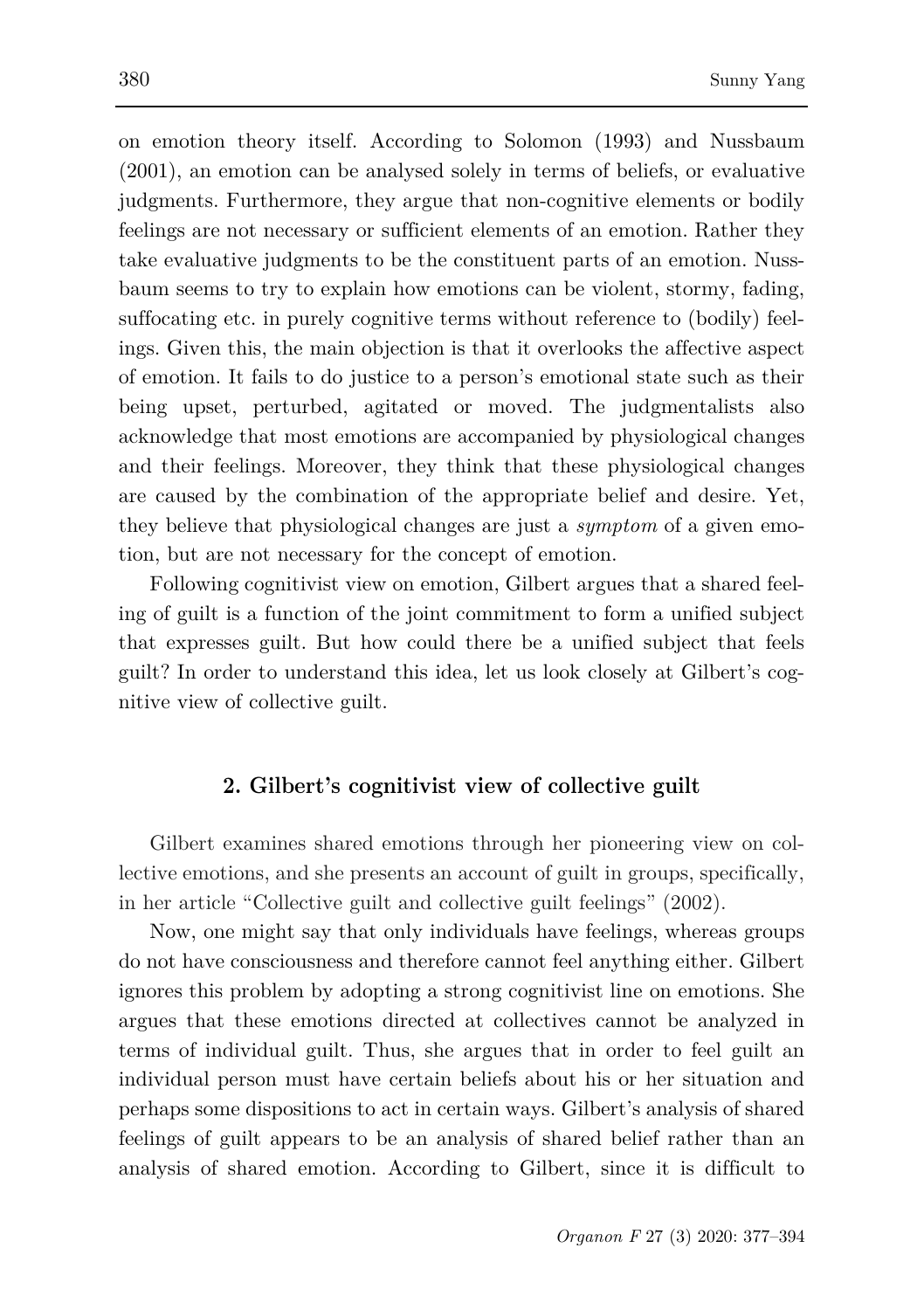distinguish feeling guilt from judging that one is liable for a wrong, it is clear that feeling sensations are not supposed to account for the difference. If we accept this kind of cognitivism, the problem is how to explain the case in which we can see someone is having an irrational feeling: an anti-war protestor, for example, who does not jointly *agree* to the Iraq-war, but nevertheless feels guilty about it. As a citizen of the United States someone may feel she is party to a joint commitment, and in virtue of this she shares responsibility for—every harm her government commits. This might be the case even if she strongly objects to their actions. Although this is true, it seems odd to say that it would be appropriate for an anti-war protestor to feel guilt in response to the Iraqi war. Before discussing the appropriateness of irrational guilt, let us look at how Gilbert could explain irrational collective guilt.

Irrational collective guilt is possible, Gilbert might say, when a group adopts a collective belief and each individual member of the group may express or act on a belief that is not her own. In this respect, Gilbert stresses that one can even become part of a plural subject without entering into an explicit agreement to that effect. Moreover, she adds, "nor need they ever explicitly acknowledge that a certain view is the group's view" (Gilbert 1989, 293). What then is the truth condition of the ascription of group belief? According to Gilbert, it is 'letting a certain view stand as the view of the group' in terms of a 'joint commitment to accept as a body' (Gilbert 1996, 7–15). Hence, Gilbert would say that collective feelings of guilt are a function of the 'joint commitment' to form a unified subject that expresses guilt. But how could there be a unified subject that feels guilt? Let's consider Gilbert's answer to this question.

According to Gilbert, in order to give a proper account of collective guilt, it is inadequate to take the model of individual guilt feelings (Gilbert 2000, 120). Instead, she suggests that the guilty feelings of a group are explained in terms of 'feeling guilt as a body.' How then does a collection of individual's guilt become a collective guilt? On Gilbert's account, it is possible in virtue of being 'the plural subject of a feeling of guilt' which can be defined as individuals being 'jointly committed to feeling guilt as a body.' Gilbert calls this type of joint commitment an 'authority-producing' joint commitment. It is a type of commitment made by the members of the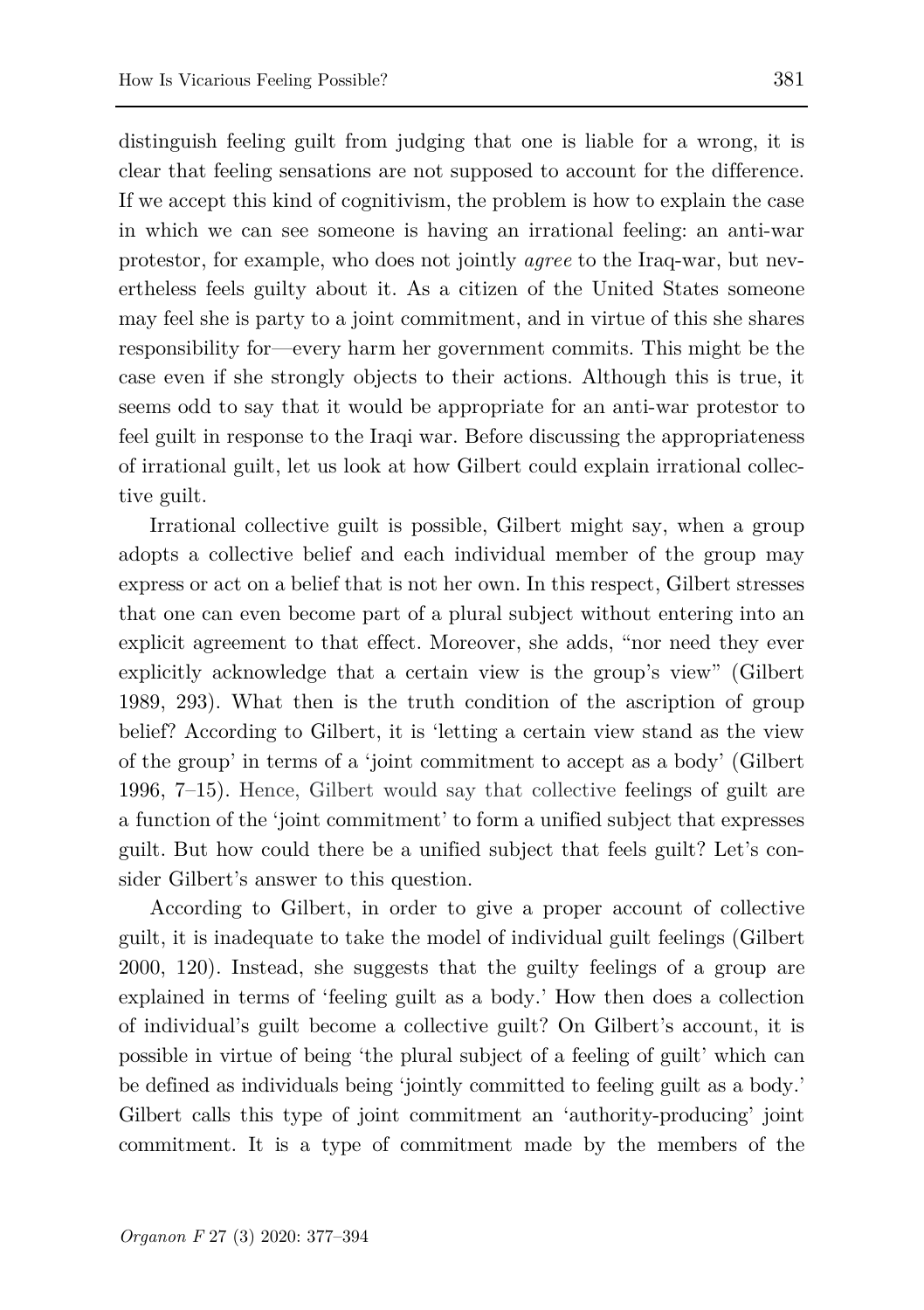collective, as a body, through the means of a representative, by authorizing 'some person or body to make decisions' for the collective (Gilbert 2000, 127).

Given this, as Mikko Salmela points out, "it is one thing to make a commitment, either individual or joint, to feel an emotion and another to hope that the feeling emerges, for we cannot make ourselves feel at will" (Salmela 2012, 36). However, "there is no direct way to summon an emotion by committing oneself to feeling it," while, "we indirectly commit ourselves to emotions by jointly committing ourselves to goals and other concerns" (Salmela 2012, 36). As Salmela clarifies, "such commitment rationally commits us to different feelings for goals depending on the outcome—joy if the goal is reached, fear if our progress toward the goal is threatened, disappointment if we fail to reach the goal, and so on" (Salmela 2012, 36).

Now let us consider how we indirectly commit ourselves to feeling emotions. Gilbert claims that in order for a member to participate in plural subjecthood, he or she should 'participate in believing that p as a body' (Gilbert 1994, 251). Hence, Gilbert argues that collective beliefs provide 'individuals with a sense of unity or community with others' (Gilbert 1994, 253).

Given Gilbert's account, in order to explain the case in which a person feels collective guilt although they played no part in the harm committed by the group, we should make a distinction between 'believing that p…' and 'accepting that p.' This is because one can accept something even when they feel it to be false; whereas one cannot *believe* in such a falsity. As K. Brad Wray points out, the views as adopted by plural subjects are a means to realizing the group's goals, however, belief that reflects truth or falsity (or accuracy) is not concerned with those goals (Wray 2001, 324). In order to understand this, let us consider Gilbert's example. Consider when two parents decide that their child should be home at a certain time in the evening. It is the parents as a unit that believe this, despite the fact that neither parent may individually believe that this is when their child should be home (Gilbert 1994, 249–50). The normativity the parents could attach to the 'should be home' is: one must believe (truly or falsely) that the others in the group individually accept the collective item. The parents are jointly committed to raising their child properly. Hence, as a unit, the parents develop views with this goal in mind. It is their collective goal that determines what they claim to 'collectively believe.' Sometimes they will even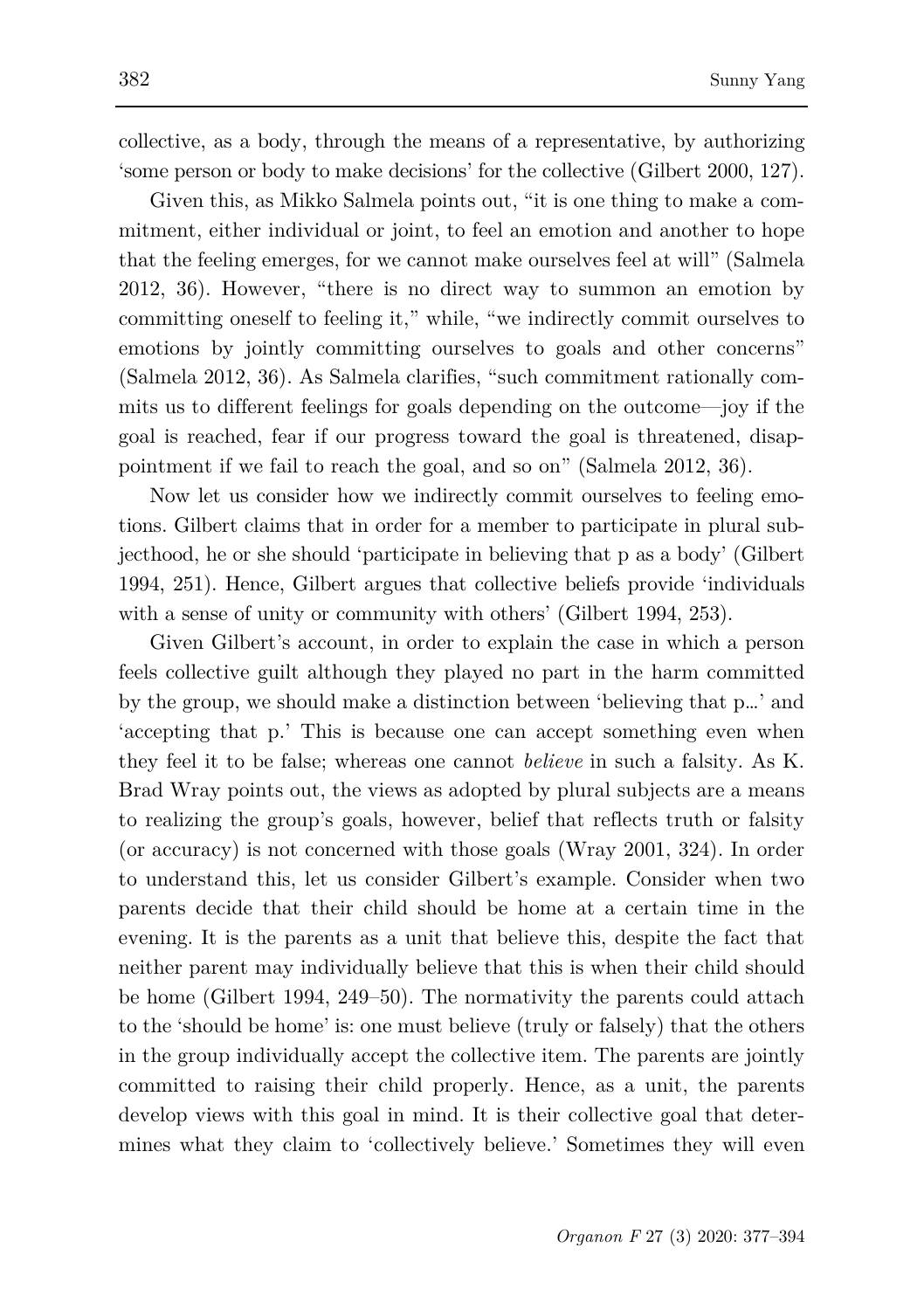adopt views that conflict with their personal preferences and beliefs. If this is right, the relevant distinction Gilbert should make is a distinction between my believing that p and my accepting (and believing) that we collectively believe that p.

Even if we can clarify the case that a person feels collective guilt although they played no part in the harm committed by the group, by distinguishing between accepting that p… and believing that p…, another problem is how to explain the *appropriateness* of the case of irrational guilt. I shall try to answer this in section 5 of this paper. Before looking at this problem, let us consider the difference between guilt and shame.

One might say that we commonly treat the terms 'shame' and 'guilt' interchangeably. However, the difference between guilt and shame lies in their functions. Although guilt may feel similar phenomenologically to shame, it functions quite distinct from shame in that the latter is usually directed at one's *self* rather than one's *actions*. It is sometimes suggested that guilt is act-directed while shame is person-directed. In this respect, Jesse Prinz observes that "[A] guilty person can feel that her actions were wrong without feeling like a bad person" (Prinz 2007, 77). If you are a particularly shame-prone person, you can feel shame about not only the failure of your conduct but also the intention to do so (Adam Morton 2013, 180– 82). This is because "shame essentially relates to our 'social selves' i.e., those properties related to the standing we have in the eyes of others" (Deonna and Teroni 2011, 195). But guilt is what you should feel about the actual failure.

If we agree with the view that guilt is act-directed whereas shame is person directed, we can say that the proper response to someone's blames for your alleged failing you do not think you did is *anger* or *indignation*  rather than *shame*. If this is true, it makes difficult to explain our case, i.e., anti-war protestor's vicarious guilt. The reason is that if the guilt is not tied to *the self* but an emotion related to *the act*, the anti-war protestor does not need to feel guilty about the actions that she did not do. In order to solve this problem, I suggest a way to feel guilty on behalf of others even if I did not do the wrong action. I suggest that we should take feelings of guilt as a *reactive attitude*: one that we have in reaction to the actions of *ourselves* and *others*.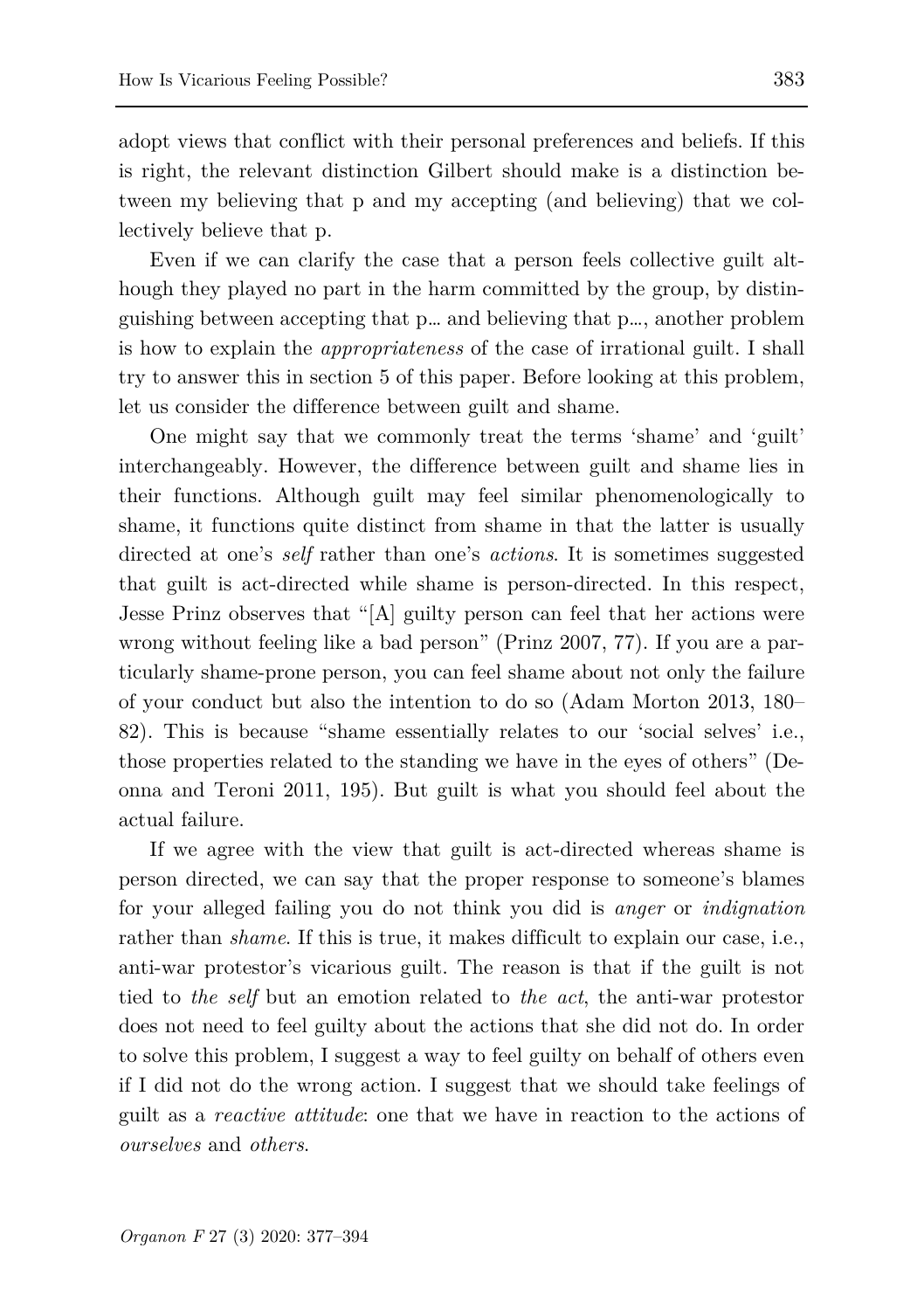Given that guilt functions quite distinct from shame in that the one is usually directed at one's *action* rather than one's *self,* one might argue that feelings of guilt can never be felt vicariously because guilt is tied to what oneself *does*. Yet, one might argue against this argument: someone can have vicarious feelings of guilt by identifying with you as her (by assimilation or identification). If this this true, then why can't she feel just about anything you feel? The reason is that if we endorse the cognitivism of emotion, we cannot explain 'somatic feelings' when we have the emotions, because cognitivists deny that emotions are constituted both by judg-ment/belief and by somatic feelings.<sup>[2](#page-7-0)</sup> Hence, I suggest that we should take reactive attitudes in order to explain vicarious feeling. As P. F. Strawson describes it, "reactive attitudes are essentially natural human reactions to the good will or ill will or indifference" people have towards each other (Strawson 1974, 10).

Emotions such as guilt, resentment, and indignation are what Strawson calls reactive attitudes. They provide the key to understanding moral responsibility and its conditions. To say that someone is responsible is to say that she is just prone to have these attitudes towards others and to be responsible is just to be the appropriate target of these attitudes. Strawson classifies reactive attitudes into three categories: personal, vicarious, and self-reactive, but he argues that moral reactive attitude should be an attitude that is felt in place of others, such as moral indignation or disapproval, rather than an individual attitude. Such attitudes are the criteria for actions and attitudes to be taken about others, not about oneself (Strawson 1974, 70–71). Given this, taking feelings of guilt as a reactive attitude will help us justify indirectly attributing responsibility by way of directly attributing the property to its members.

#### **3. Irrational guilt and recalcitrant emotion**

Having established that the proper response to group harms is a reactive attitude, let us distinguish, following Jesse Prinz (2007), 'reactive' from

<span id="page-7-0"></span>Among the cognitivists, Solomon(1993) and Nussbaum (2001) are proponents of this view. Gilbert seems to support this position.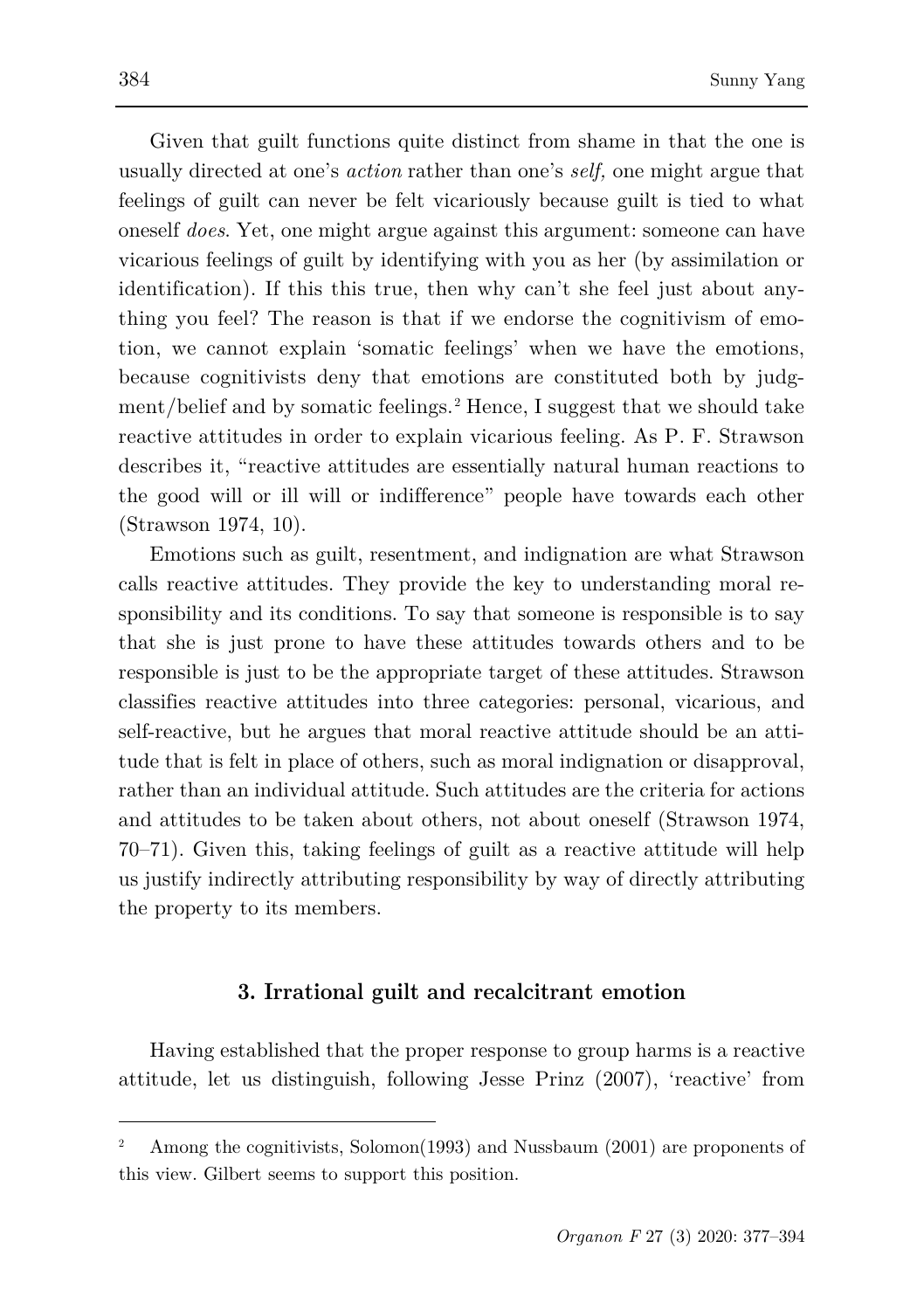'reflective' emotions. These correspond respectively to what Aron Ben-Ze'ev calls 'other-blaming' and 'self-blaming' emotions (Ben-Ze'ev 2000). We can classify the reactive attitudes into two categories: the vicarious, and the self-reactive. The vicarious reactive attitudes are those attitudes we feel in response to ill or good will shown to others (e.g. disapprobation and indignation or approval and support). The self-reactive attitudes are attitudes directed at ourselves in response to how we treat other and ourselves. Guilt, for example, is a response to our own actions. While these two kinds of moral emotions are negative emotions (i.e., indignation and guilt), as Prinz points out, there are also positive moral emotions, such as sympathy. Hence, Prinz suggests, there is a general asymmetry between positive and negative emotions in morality: "desirable behavior is more likely to be shaped through negative emotions than positive" (Prinz 2007, 79). This is because societies have a greater interest in eliminating bad behaviour than in promoting especially good behavior. In order to get rid of bad behavior, punishment can be more effective than praise. Assuming that punishment produces negative emotions, it can be said that we follow moral rules in order to avoid the emotional price of bad behavior. The emotional price of bad behavior would be guilt in the case of self-blame and anger in the case of other blame.

If we accept the idea that guilt is constitutively tied to personal responsibility, in the case of the anti-war protestor discussed the above (in section 2), she does not feel guilty about the actions of her government, but guilty about her own failure to prevent it. On the other hand, we can say that although the individual thinks that she is herself unlikely to participate in such collective acts or even to allow them, it might be enough just to feel outrage, or indignation in response to the actions of her government.

Given my suggestion that the proper response to group harms is 'anger' or 'indignation,' one might call into question where the normative dimension enters into those emotions.<sup>[3](#page-8-0)</sup> Before answering this question, let us consider Allan Gibbard's reactive emotion view.

<span id="page-8-0"></span>In light of this, Gibbard's view has been criticized for failing to distinguish emotions such as anger from the normative dimension.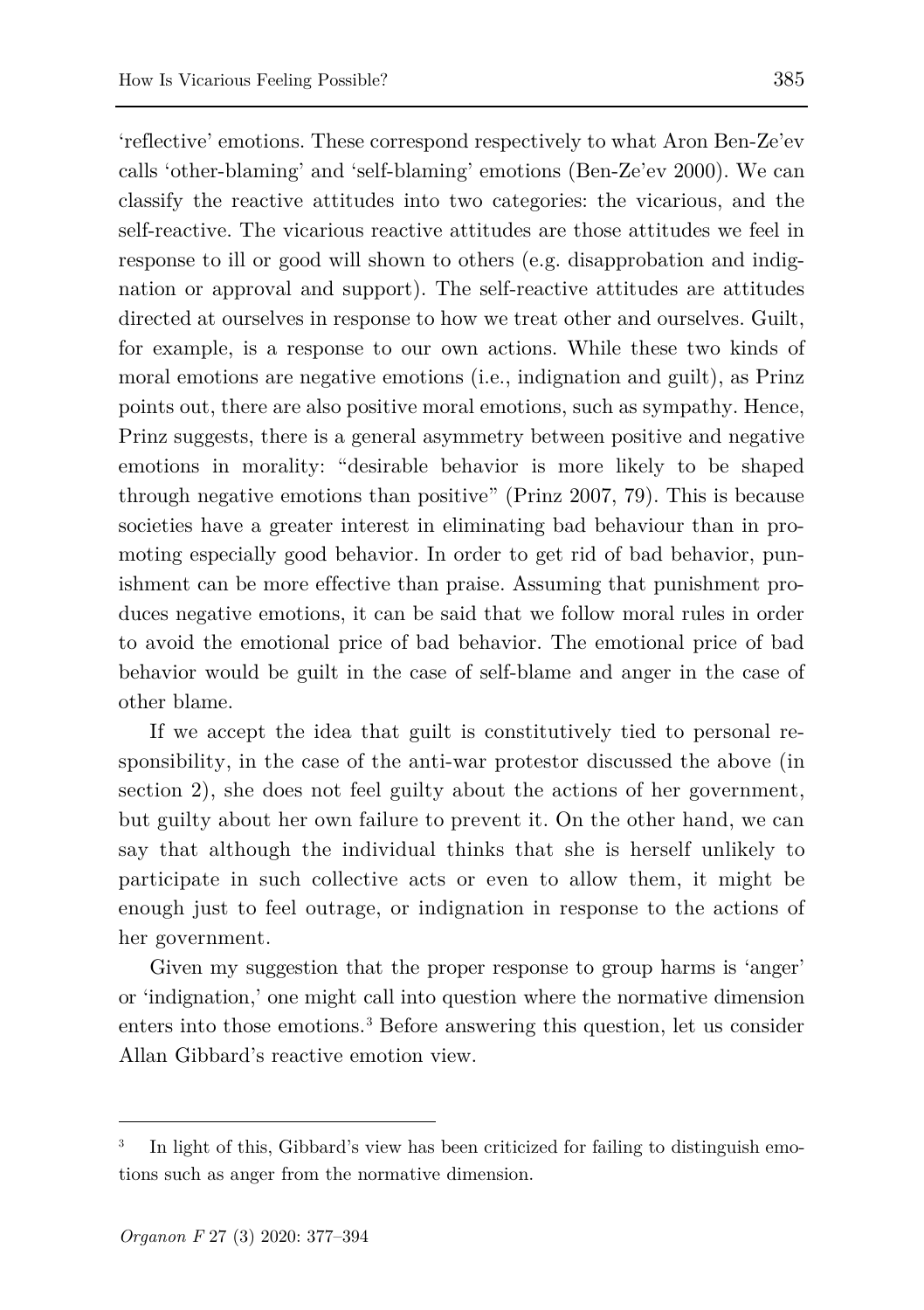l

Gibbard is worried about the judgmentalist's accounts because he wishes to understand moral evaluations of wrongness and blameworthiness in terms of reactive emotions. According to him, to think and to act morally or blameworthily "is to accept norms that prescribe, in such a situation, guilt on the part of the agent and resentment on the part of others" (Gibbard 1990, 47). He argues that the judgmentalist cannot allow for inappropriate guilt and resentment (Gibbard 1990, 130, 147, 148–49). Although he does not address the problem of collective guilt, he would agree that the anti-war protestor's guilt in our example is irrational and cannot be explained in terms of judgmentalism. We may call this kind of irrational emotion 'recalcitrant emotion.' [4](#page-9-0) If I believe that a rabbit is not harmful, according to cognitivists, then I should not fear it. If I do, it follows that it is a mistake to fear the rabbit, and the fear should be abandoned. But it is possible that fear persists, even when I consciously believe that the rabbit is harmless. The recalcitrant emotions of groups, as Susan James points out, are even harder to dismiss. For example, as James puts it, a member of the American Republican party may fear Islamic fundamentalism, and hold the unchanging belief that fundamentalists are dangerous, despite evidence to the contrary (Susan James 2003, 228). If the strong cognitivist view were true, emotional recalcitrance would seem to predict that people can have inconsistent beliefs. Hence it follows that emotional recalcitrance gets strong cognitivism into trouble because they take the object of an emotion to be its propositional content. If an intentional object of emotion is one that has a propositional content, cognitivists might run into a contradictory state, because one cannot rationally assert both that  $p$  and that  $\neg p$  at the same time: both cannot be true at the same time. In this respect, many contemporary emotion theorists suggest that emotions that are conflicting with judgment can be called 'recalcitrant emotion' and compare the recalcitrant mental state with optic illusions of the Müller-Lyer lines: the Müller-Lyer lines continue to appear to be of different lengths while they are known to be equal lengths.<sup>[5](#page-9-1)</sup>

<span id="page-9-0"></span>See (Yang 2009a) for a more detailed discussion of recalcitrant emotion.

<span id="page-9-1"></span><sup>5</sup> For example, (D'arms and Jacobson 2003; Susan James 2003). C. Tappolet in her recent work (2012) argues that recalcitrant emotions are a kind of perceptual illusion.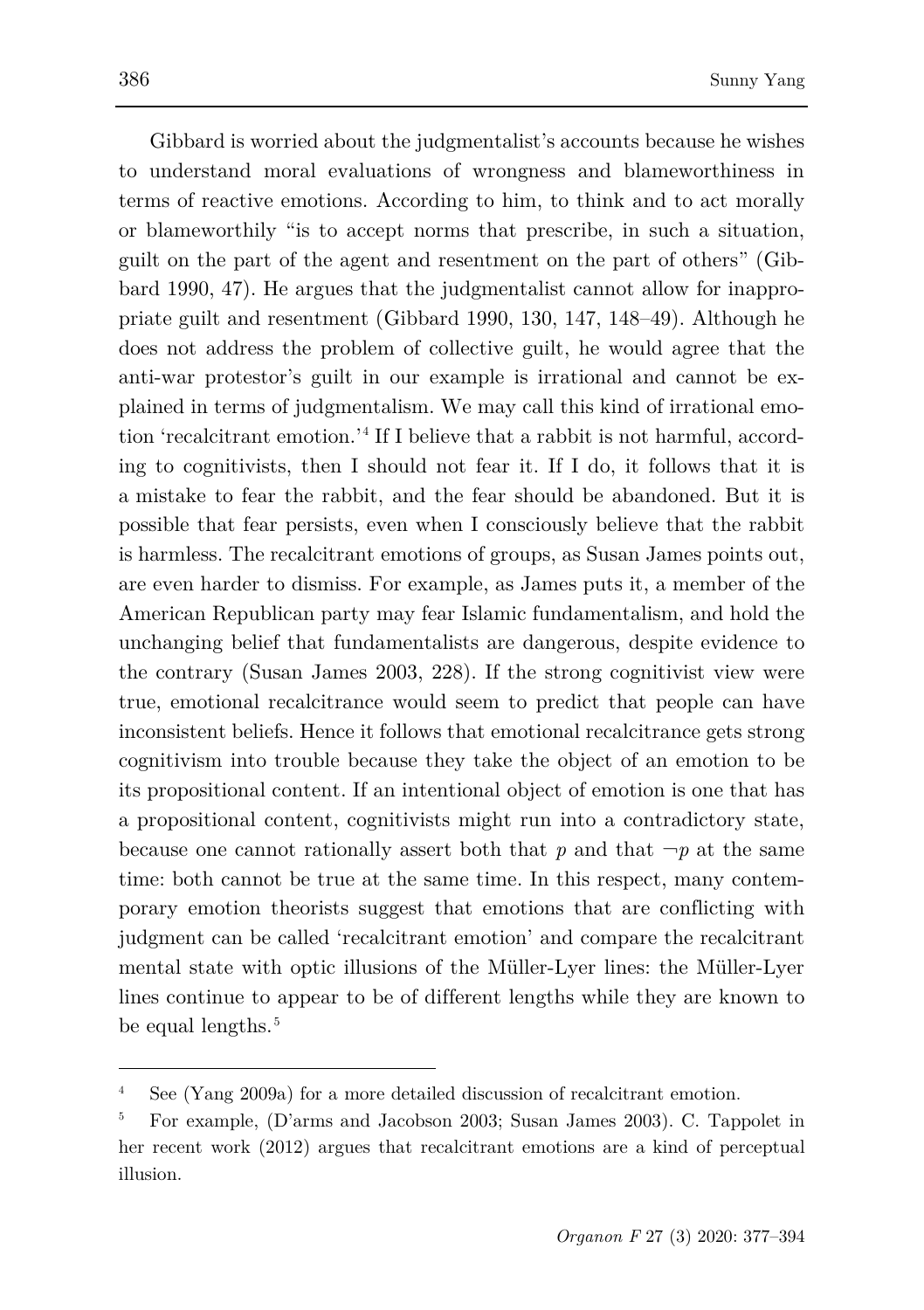## **4. Appropriateness of reactive attitude**

It would seem appropriate for an anti-war protestor to feel indignation at the War because that response is a manifestation of a sentiment as well as an endorsement of that person's judgment that the government has violated the demands of justice, a demand to which the protestor believes it ought to be held accountable. Indignation is a reaction of public outrage at social injustice, thereby producing resistance and insurrection. This emotion can be categorized as a collective emotion, along with guilt and shame.

This idea supports Gibbard's view, which assimilates reactive emotions closely to other emotional and adaptive states. On Gibbard's (1990) norm expressivism, moral judgments of right and wrong are connected to the rationality of what are identified as the moral emotions—guilt and impartial anger. The general strategy is to treat resentment or anger as identified by their characteristic causes and by the forms of expression and behavior to which they characteristically give rise, and to treat guilt as a refinement of a more basic biological adaptation in specific cultural circumstances.

As we have seen, Gilbert's judgmentalism does not allow us to ascribe those emotions to people who find the emotions uncalled for from their accepted perspective of moral demand. She follows strong cognitivism in rendering emotions as evaluative judgments and feelings as sensations that have only a contingent role in emotion. But in seeking an alternative to this kind of judgmentalist account, I endorse Gibbard's view, which goes to the opposite extreme, denying altogether the role of beliefs in explaining the reactive attitudes.

According to Gibbard, the adaptive function of guilt remains constant across the species, and its function can be explained only in terms of its promoting sensitivity to others' anger. Now, if our feelings can fall under moral evaluations, how can his theory handle questions about the rightness of feeling guilt? There are two questions here: one about the feeling of guilt, and another about its being warranted. Gibbard suggests that to call a feeling warranted is to express one's acceptance of norms that allow or require having that feeling. <sup>[6](#page-10-0)</sup> What then does 'norm' mean for this account? In order

<span id="page-10-0"></span>See (Yang 2009b) for a more detailed treatment of this problem.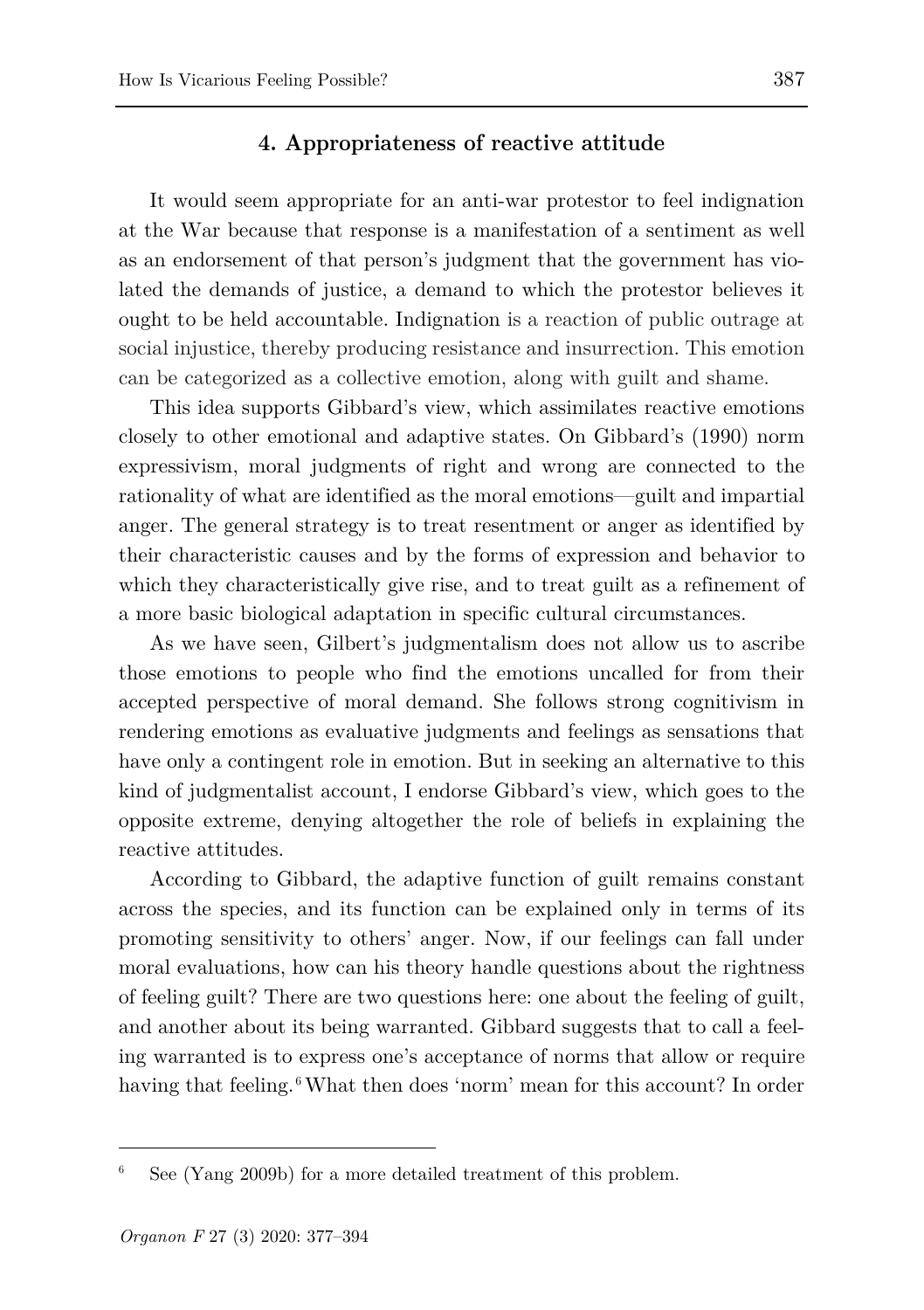to answer this question, Gibbard presents a notion of wrongness or rightness as being to some degree culturally specific:

What a person does is morally wrong if and only if it is rational for him to feel guilty for doing it, and for others to resent him (Gibbard 1990, 42).

Gibbard uses what is rational and what makes sense interchangeably. It is important to note that *what is rational* and *what makes sense* are not meant to be understood in any technical sense. Instead, these terms should be understood as work-a-day normative terms. I follow him in this. Gibbard's sense of 'rational' implies that guilt involves endorsement of a norm requiring. He suggests that norms be understood in terms of the following question:

Are there situations in which, no matter what the agent does, it will make sense for him to feel guilty for having done it, and for others to be angry at him for having done it? (Gibbard 1990, 43)

So, in the case of guilt, it can be said that guilt is a mechanism that was an evolutionary adaptive response to anger. It makes groups of society reconcilable for mutual cooperation rather than conflict. Animals show a limited response to hostility, while humans need to be able to alleviate anger to bring about reconciliation. Guilt has evolved to regulate these responses. The problem with this explanation is that it is not clear why guilt and anger should be reciprocal. Gibbard seems to see that the standard of rightness or wrongness for feeling guilt is a response-dependent one. This is so because we feel guilty in situations where, in many cases, it is reasonably justified that others are angry with us. According to Gibbard, guilt and anger are supposed to be mutual feelings in that "guilt aims to placate anger, and it is governed by the same norms as govern anger" (Gibbard 1990, 139). Denying this reciprocity makes the Gibbard's adaptive syndrome theory difficult. I am endorsing it.

Gibbard, as we have seen, focuses on the reactive attitudes we have toward individuals and ourselves. But we also have reactive attitudes toward collectives. We can say,

A group *X* is morally blameworthy for doing action *F* in circumstance *C* just in case it is rational (it 'makes sense') for both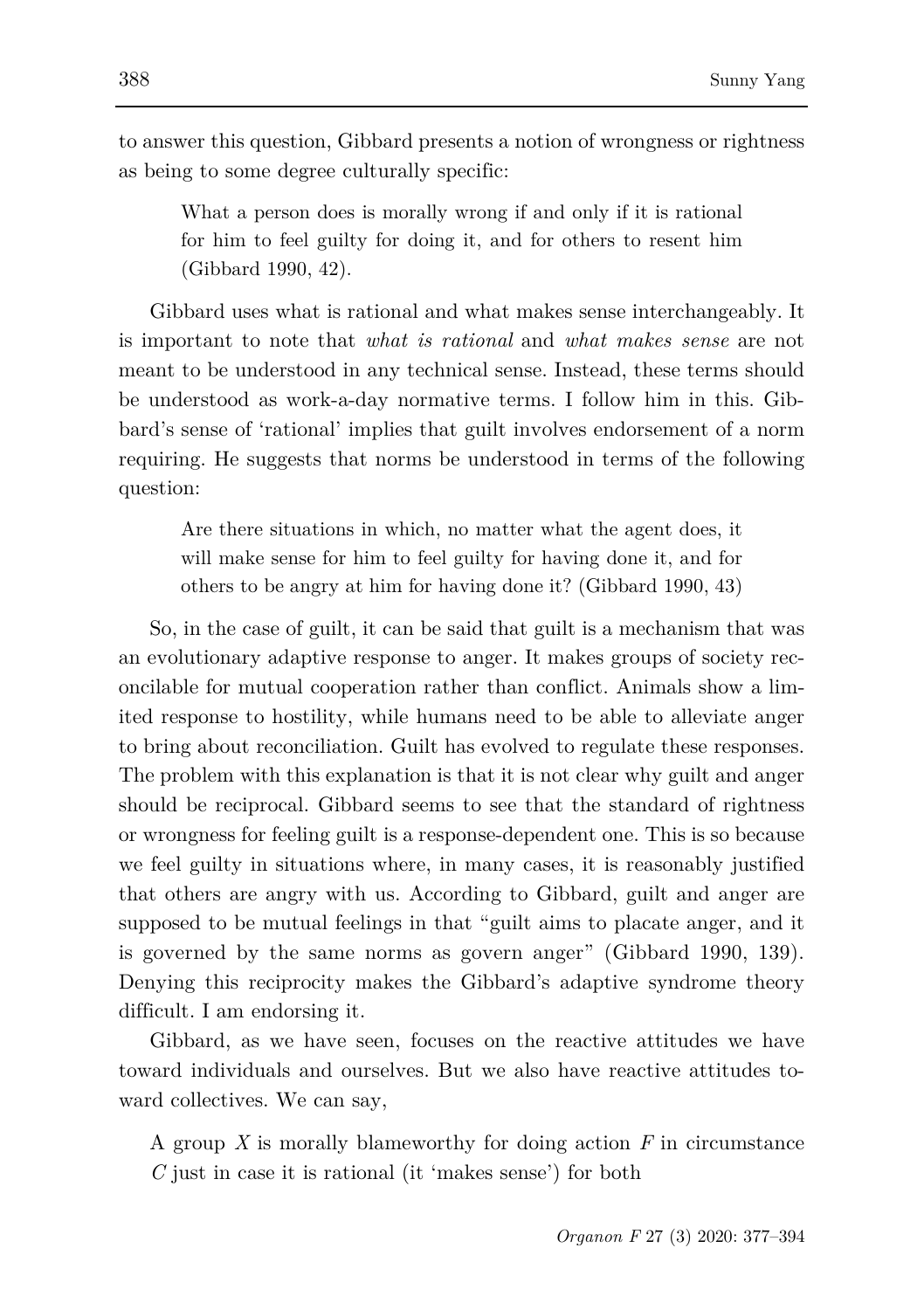- (i) members of group *X* to feel guilt, and
- (ii) others to resent the group *X*.

There are normative standards that apply not to individuals but to groups, governments, and so on. Consider the case of the terrorist organization Islamic State (IS), for example.

At this point one might raise a question: in order for collectives to be appropriate targets of our moral sentiments, must collectives themselves be able to have reactive attitudes? Following Deborah Perron Tollefsen, I admit the possibility that there are collective reactive attitudes: "Collective guilt may involve an attitude in response to a collective action done by the group of which one is a member" (Tollefsen 2003, 220). I argue that if a group is responsible for an evil act, they are justifiably liable to the anger and resentment of others, and if such attitudes are present in our interactions with collectives, we can attribute moral responsibility to collectives. If we assume that our reactive attitudes toward collectives are tracking the same features as they track at the individual level, as Tollefsen points out, then a further question arises: how then could a collective itself have reactive attitudes?[7](#page-12-0) If these attitudes are emotions and emotions are constituted both by judgement/belief and by somatic feelings, one might ask: how could the collective itself *feel*?[8](#page-12-1)

If we endorse the strong cognitivism on emotion, following Nussbaum (2001), it is difficult to explain the affective aspect of emotion. This is because, as we have seen in section 1, for Nussbaum an emotion can be analyzed solely in terms of beliefs, or evaluative judgments. Moreover,

ł

<span id="page-12-0"></span><sup>7</sup> This is because, for Strawson the reactive attitudes are reciprocal. Tollefsen mentions that this point made by M. Bratman. See (Tollefsen 2003, 231).

<span id="page-12-1"></span>When I say that emotions are feelings, I mean 'somatic feelings,' following the William Jamesian, according to which emotions can be identified with bodily sensations that have a certain pattern. Yet if emotions were merely perceptions of the body, they would represent body as being in such and such a state. This theory also encounters difficulty in explaining the intentionality of emotion, for as many point out, feeling theorist cannot explain the fact that emotions have intentional content. William James sometimes highlighted the turbulence of emotion rather than their intentionality. Hence, for him to experience emotion is to be in some state of agitation, commotion, excitation, etc.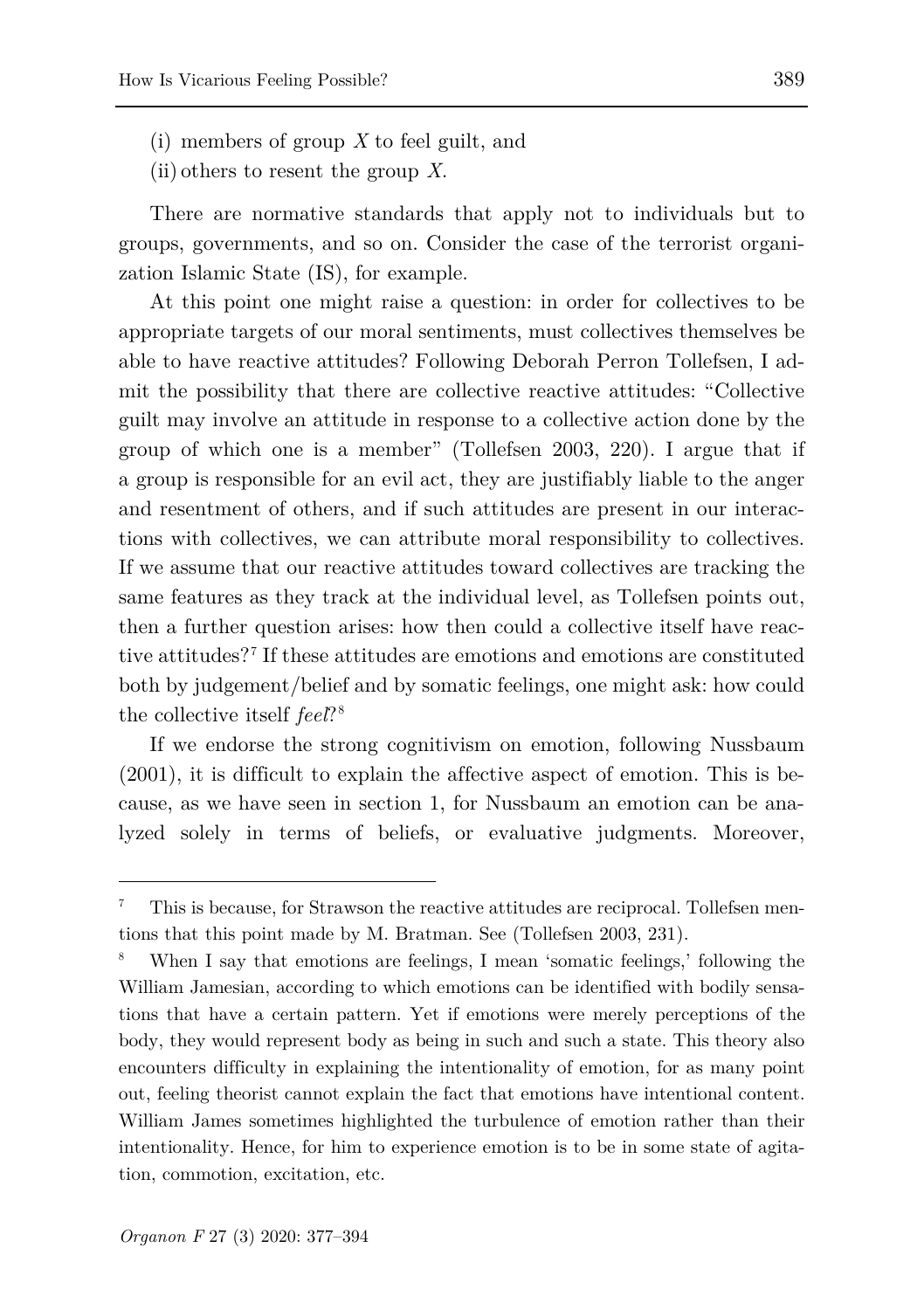Nussbaum believes that physiological changes are just a *symptom* of a given emotion, but are not necessary for the concept of emotion. However, if this kind of cognitivism were correct, then the cognitivist account of emotion would render the component of feeling in constituting emotion superfluous. I reject this kind of cognitivism on the ground that it ignores a 'feeling component.' *Pace* Nussbaum, if affect is not contrasted with cognition, then the real problem of explaining emotion is how we can develop a thorough account of how emotions dissolve the distinction between thoughts and feelings, or cognition and affect.[9](#page-13-0)

Gilbert seems to endorse the strong cognitive theory of emotion, following Nussbaum, when she addresses the collective remorse.

Consider Gilbert's account of collective remorse again:

Group *G* feels remorse over an act *A* if and only if the members of *G* are jointly committed to feeling remorse as a body over act *A* (Gilbert 2000, 135).

According to Gilbert, group guilt is a function that is bound together to form an integrative subject that expresses guilt. Individuals who see themselves as members of a group will do what they can, through actions or utterances, to form such subjects.

Yet the difficulty that Gilbert faces is to explain the phenomenological features of such a feeling. Since the group lacks a natural body, it is difficult to say that it is the subject of phenomenological feelings such as 'pangs' or 'twinges' of guilt. Yet, it seems to me that this is not an insuperable problem. For it seems that to hold a corporation or other collective morally responsible is simply to be prone to having the appropriate reactive attitudes toward them and for a collective to be responsible is for them to be subject to the appropriate attitudes. This is because, as many point out, our reactive attitudes are emotional and adaptive states. Emotional and adaptive states, disgust and sadness for example, are the basic emotions that have the phenomenal features. "Indignation may be anger calibrated to injustice, and guilt may be sadness calibrated to self-caused harm" (Prinz 2007, 67).

<span id="page-13-0"></span><sup>9</sup> A more detailed discussion on how emotions dissolve the distinction between thoughts and feelings, or cognition and affect is beyond the scope of this paper.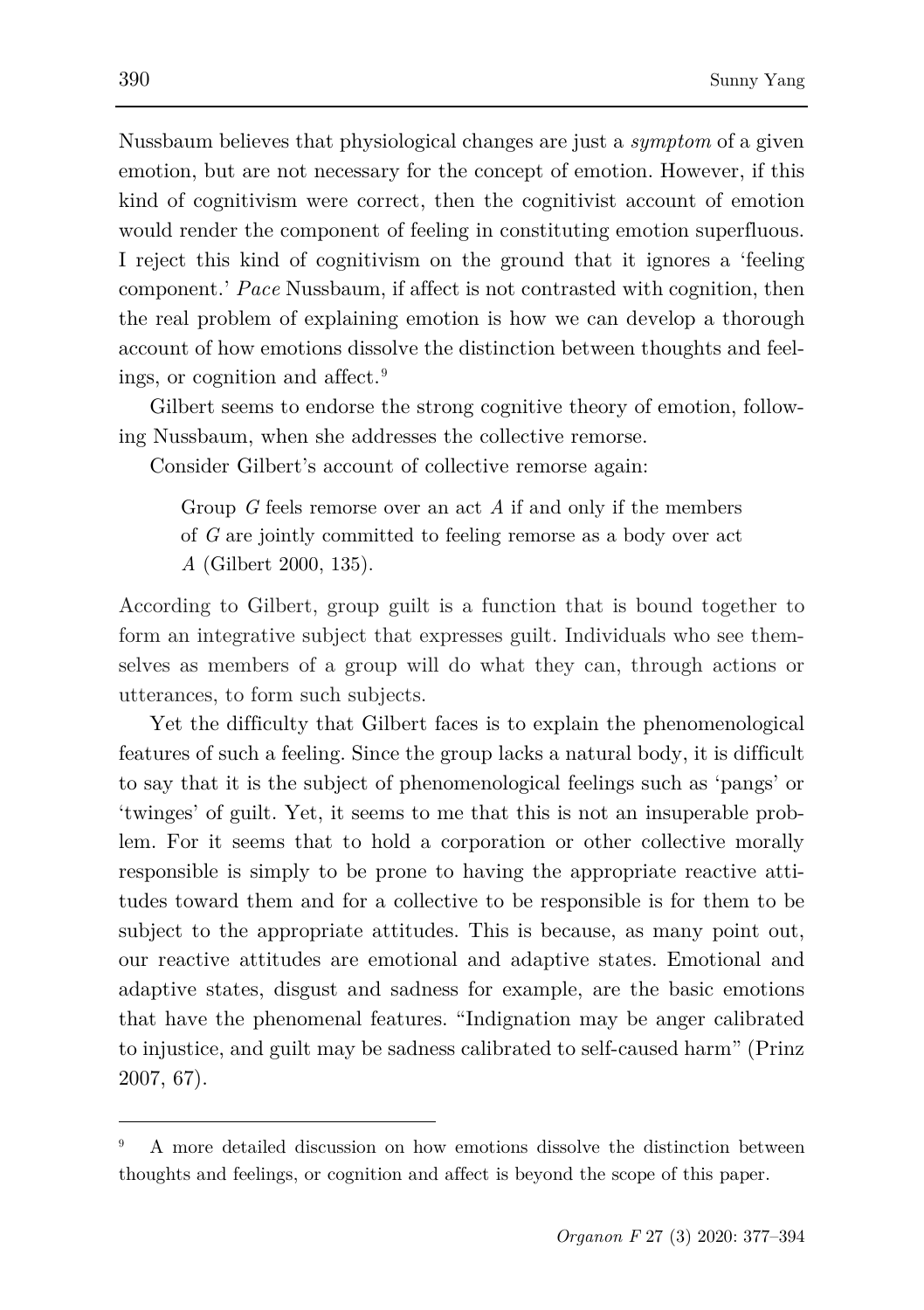Anger, for example, is the basic emotion which has the phenomenal feature of being a reaction to and appraisal of a threat or offense. The reason why we can say that anger is an adaptive state is, as Prinz remarks, that "[W]hen we react emotionally to victimization, the anger response is natural because it is evolved to cope with threats, and it disposes us to aggression" (Prinz 2007, 70). Given this, we need to consider whether reactive attitudes are constitutive of the practice of moral responsibility for collectives.

If reactive attitudes are constitutive of moral responsibility, we can say that the proper response to group wrongdoing should be mutually expressed emotions—guilt and anger or indignation, which are self-reactive and vicarious reactive attitudes, respectively. In addition, following Tollefsen (2003), we express our indignation and resentment on collectives themselves.

## **5. Conclusion**

Hence, in this paper, I classify the reactive attitudes into three categories: self-reactive, vicarious, and collective reactive. The self-reactive attitudes are attitudes directed at ourselves in response to how we treat others and ourselves. Guilt, for example, is a response to our own actions. Guilt is a self-reactive attitude directed at ourselves in response to how we treat others and ourselves. In the case of the anti-war protestor, we can say that she feels guilt over the actions of her government, which she does not support, because, being a member of the collective to which the government also belongs (e.g., the United States), she has indirectly accepted those actions by the government. Additionally, she might have a vicarious feeling, i.e., outrage or indignation. In this case, it is a vicarious reactive attitude, on behalf of those victims. As Tollefsen points out, "our indignation on behalf of the victims is directed not just at the individuals who committed and participated in the cover-up, but also at the institution which concerned it and, in certain cases, made it possible" (Tollefsen 2003, 224).

Let us consider how the vicarious reactive attitude, that is, indignation, is possible. In the case of the terrorist attack of  $9/11$ , whether as a citizen of the U.S or from other country, someone might feel outrage or indignation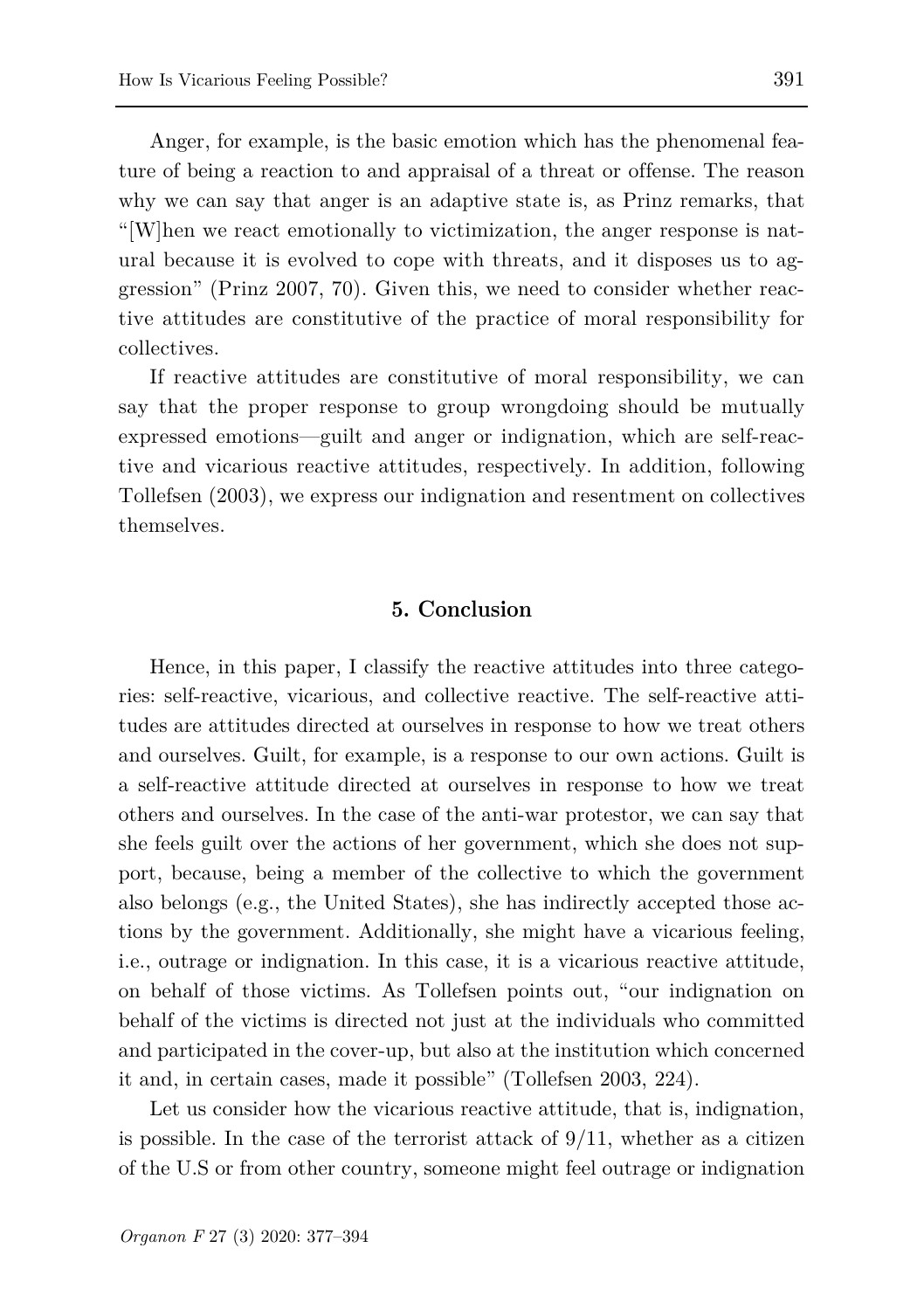on behalf of the victims or their families. This is the vicarious reactive attitude. This is the attitude we feel in response to ill or good will shown to others. Indignation is anger calibrated to injustice. One might object that the vicarious reactive attitude of indignation is not linked to phenomenal feeling. Yet, we can say that it can be linked to phenomenal feeling by virtue of the fact that it derives from the basic form of anger, which is concerned with an appraisal of threat or offense. Although righteous anger and indignation have a common ground in that they derive from a more basic form, Prinz differentiates them in that the latter, but not necessarily the former, always involves violations of justice.<sup>[10](#page-15-0)</sup> To conclude, we can say that the appropriateness of the vicarious feeling of group harm derives from a reflection on the appropriateness of our own reactive attitude, that is, vicarious reactive attitude, e.g., indignation or outrage. Hence, in our case, i.e., the anti-war protestor case, it can be said that it would be rational for her to feel indignation for the Iraqi war because she believes her government has violated the demands of justice, a demand to which she believes it ought to be held.

#### **Acknowledgements**

Previous versions of some parts of this paper were presented at the  $7<sup>th</sup>$  International Conference on Collective Intentionality at the University of Basel 23-26 August 2010 in Switzerland and at the 9th International Conference on Collective Intentionality at Indiana University in Bloomington 16-19 September 2014. I am very grateful to those audiences for the valuable discussions. Especially, I would like to thank Kirk Ludwig, who gave excellent comments on early version of it. I also thank Christopher Kutz and Ronald de Sousa, who suggested some important improvement in personal correspondence.

#### **Funding**

This work was supported by Hankuk University of Foreign Studies Research Fund of 2020.

<span id="page-15-0"></span><sup>10</sup> For a more detailed discussion on anger and indignation, see (Prinz 2007); see also (Yang 2009b).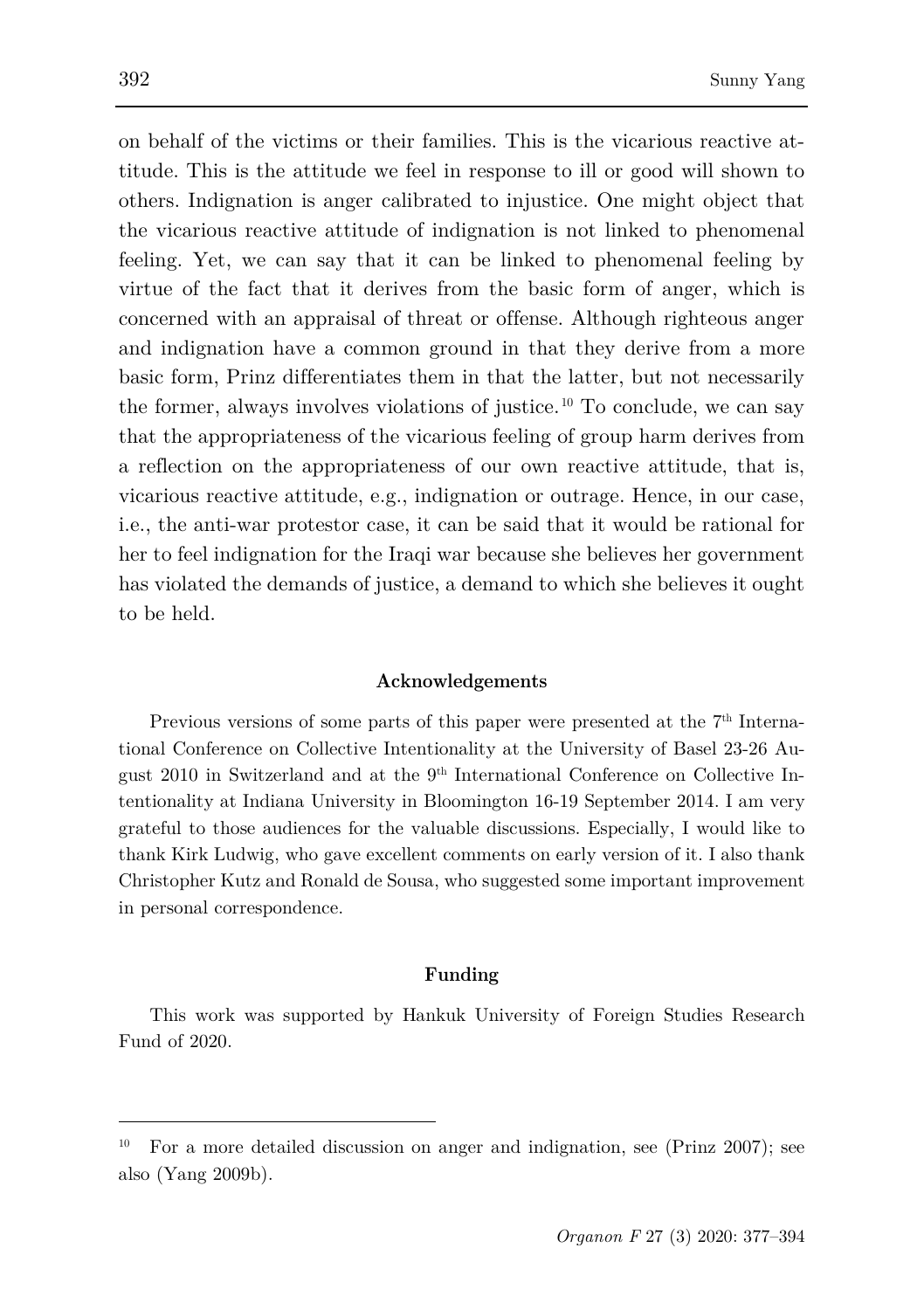#### **References**

Ben-ze'ev, Aaron. 2000. *The Subtlety of Emotions,* Cambridge, MA: MIT Press.

- D'Arms, Justin and Jacobson, Daniel. 2003. "The Significance of Recalcitrant Emotion." In *The Philosophy and the Emotion*, edited by Anthony Hatzimoysis, 127–46*.* Cambridge: Cambridge University Press. <https://doi.org/10.1017/CBO9780511550270.009>
- Deonna, Julien and Teroni, Fabrice. 2011. "Is Shame a Social Emotion?" In *Self-Evaluation: Affective and Social Grounds of Intentionality*, edited by Antica Konzelmann Ziv, Keith Lehrer, and Hans Bernhard Schmid. Dordrecht: Springer. [https://doi.org/10.1007/978-94-007-1266-9\\_11](https://doi.org/10.1007/978-94-007-1266-9_11)
- Gibbard, Allan. 1990. *Wise Choices, Apt Feelings.* Cambridge, Mass.: Harvard University Press.
- Gilbert, Margaret. 1989. *On Social Facts.* New York: Routledge
- Gilbert, Margaret. 1994. "Remarks on Collective Belief." In *Socializing Epistemology*, edited by Frederick Schmitt, 235–56. Maryland: Rowman & Littlefield.
- Gilbert, Margaret. 1996. *Living Together.* Maryland: Rowman& Littlefield
- Gilbert, Margaret. 1997. "Group Wrongs and Guilt Feelings." *The Journal of Ethics* 1 (1): 65–84. <https://doi.org/10.1023/A:1009712003678>
- Gilbert, Margaret. 2000. *Sociality and Responsibility.* Blue Ridge Summit: Rowman and Littlefield.
- Gilbert, Margaret. 2002. "Collective Guilt and Collective Guilt Feelings." *The Journal of Ethics* 6: 115–43. <https://doi.org/10.1023/A:1015819615983>
- James, Susan. 2003. "Passion and Politics." In *Philosophy and the Emotions*, edited by Anthony Hatzimoysis, 221–34. Cambridge: Cambridge University Press. <https://doi.org/10.1017/CBO9780511550270.014>
- Morton, Adam. 2013. *Emotion and Imagination.* Cambridge: Polity Press.
- Nussbaum, Martha. C. 2001. *Upheavals of Thought.* Cambridge: Cambridge University Press.
- Prinz, Jesse. 2007. *The Emotional Constructions of Morals*. Oxford: Oxford University Press. <https://doi.org/10.1093/acprof:oso/9780199571543.001.0001>
- Salmela, Mikko. 2012. "Shared Emotion." *Philosophical Explorations* 15 (1): 33–46. <https://doi.org/10.1080/13869795.2012.647355>
- Solomon, Robert C. 1993. *The Passions: Emotions and the Meaning of Life*. Second edition. Indianapolis, IN: Hackett.
- Strawson, Peter F. 1974. "Freedom and Resentment." Reprinted in *Free Will*, edited by Gary Watson, 72–93. Oxford: Oxford University Press.
- Tappolet, Christine. 2012. "Emotions, Perceptions, and Emotional Illusions." In *Perceptual Illusions: Philosophical and Psychological Essays*, edited by Clotilde Calabi, 205–22. London: Palgrave Macmillan.